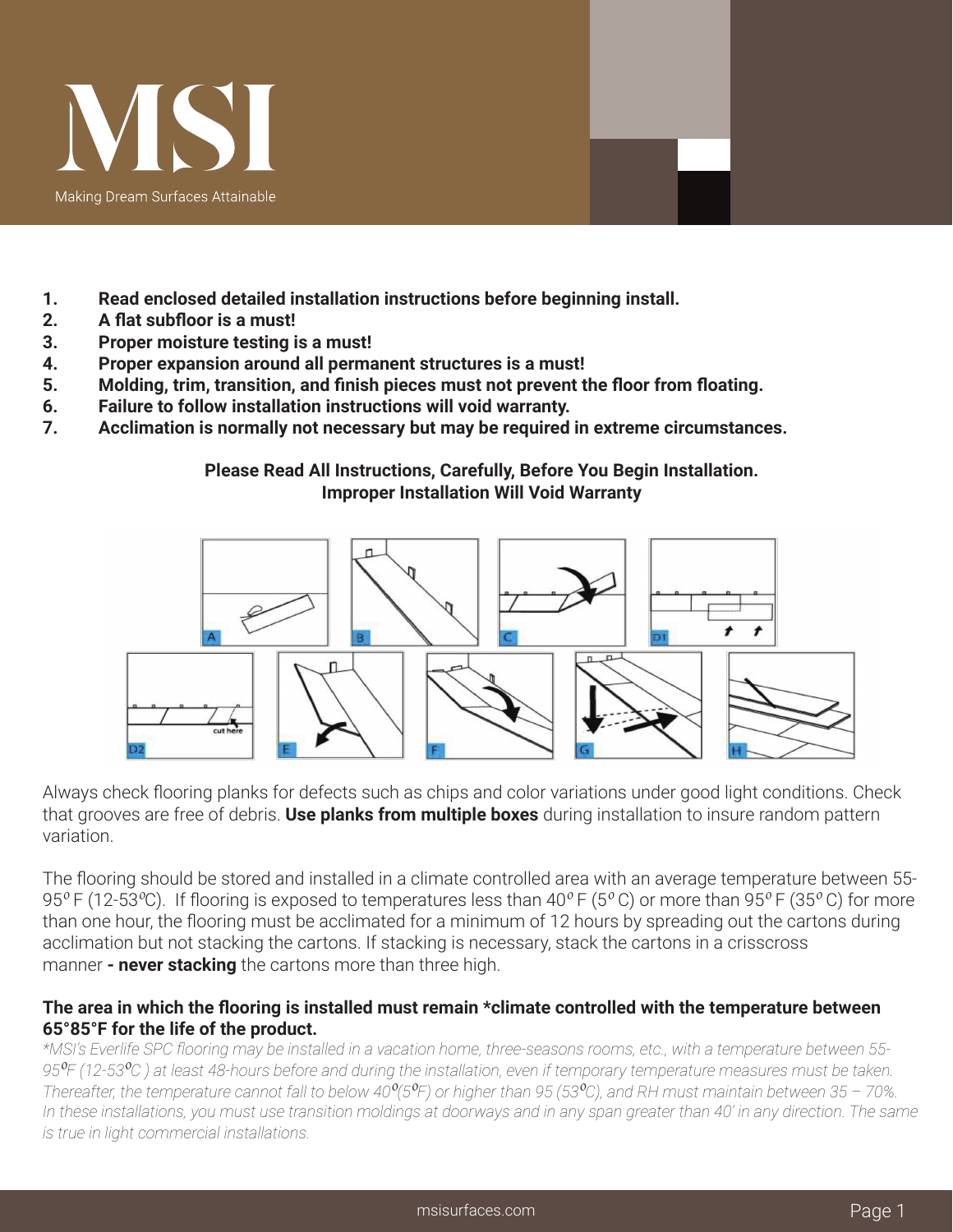

### This product is a floating floor and should NOT be \*secured to the floor. Do not install fixed objects, such as **cabinets, on top of the flooring or fasten trim/molding/transition pieces directly to the floor.**

*\*You may adhere MSI's Everlife SPC flooring in light commercial and commercial installations using MSI's MS007 adhesive, following directions on the pail.*

## **Required Tools and Supplies:**

- Circular Saw
- Safety Glasses
- $\frac{1}{4}$  or  $\frac{1}{2}$  spacers
- Utility Knife
- Straight Edge Ruler or T-Square
- Pencil
- Tape Measure

If existing baseboard molding is difficult to remove, Quarter Round molding will be required to cover the expansion space need between flooring and baseboard.

# **SUITABLE TYPES OF SUB FLOORS AND FLOOR PREPARATION**

The sub floor must be flat, dry, and clean. Carpet staples or any/all adhesive residue must be removed and floor must be clean to ensure proper installation. If it is uncertain that the old adhesive residue may cause issues, you should use an Adhesive Encapsulator.

To check for flatness, hammer a nail into the center of the floor. Tie a string to the nail and push the knot against the floor. Pull the string tight to the farthest corner of the room and examine the floor for any high/lows relative to the string. Subfloor must be flat to 1/8" per 6' (3mm per 0.92 meter). Any areas in excess of the flatness specification must be sanded down or filled with an appropriate leveler.

This product can be installed over most existing floors including wood, non-cushioned vinyl or linoleum, and ceramic/porcelain tile if the existing flooring is intact and properly secured to the subfloor. If installing over ceramic/porcelain tile, grout lines in excess of 1/16" (0.625) must be filled with a Portland based skim coat/floor leveler according to the manufacturer's guidelines.

#### **Warning: This product should not be installed over carpet. Installation over carpet will void the warranty.** When installed in rooms with direct sunlight, during the peak hours of sunlight, the use of blinds/shades or drapes is recommended.

This product is waterproof but is not a moisture barrier. The product can withstand topical water and water penetration for up to 16 hours without being damaged. However, water leaking over or around the outer edges of the flooring can damage a wood subfloor and breed mold/mildew growth on subfloor and walls. This is not considered a defect in the flooring.

Moisture arising from new or old concrete can create high levels of moisture vapor emissions, hydrostatic pressure, and high levels of alkalinity. This combination is highly corrosive and will damage the floor over time.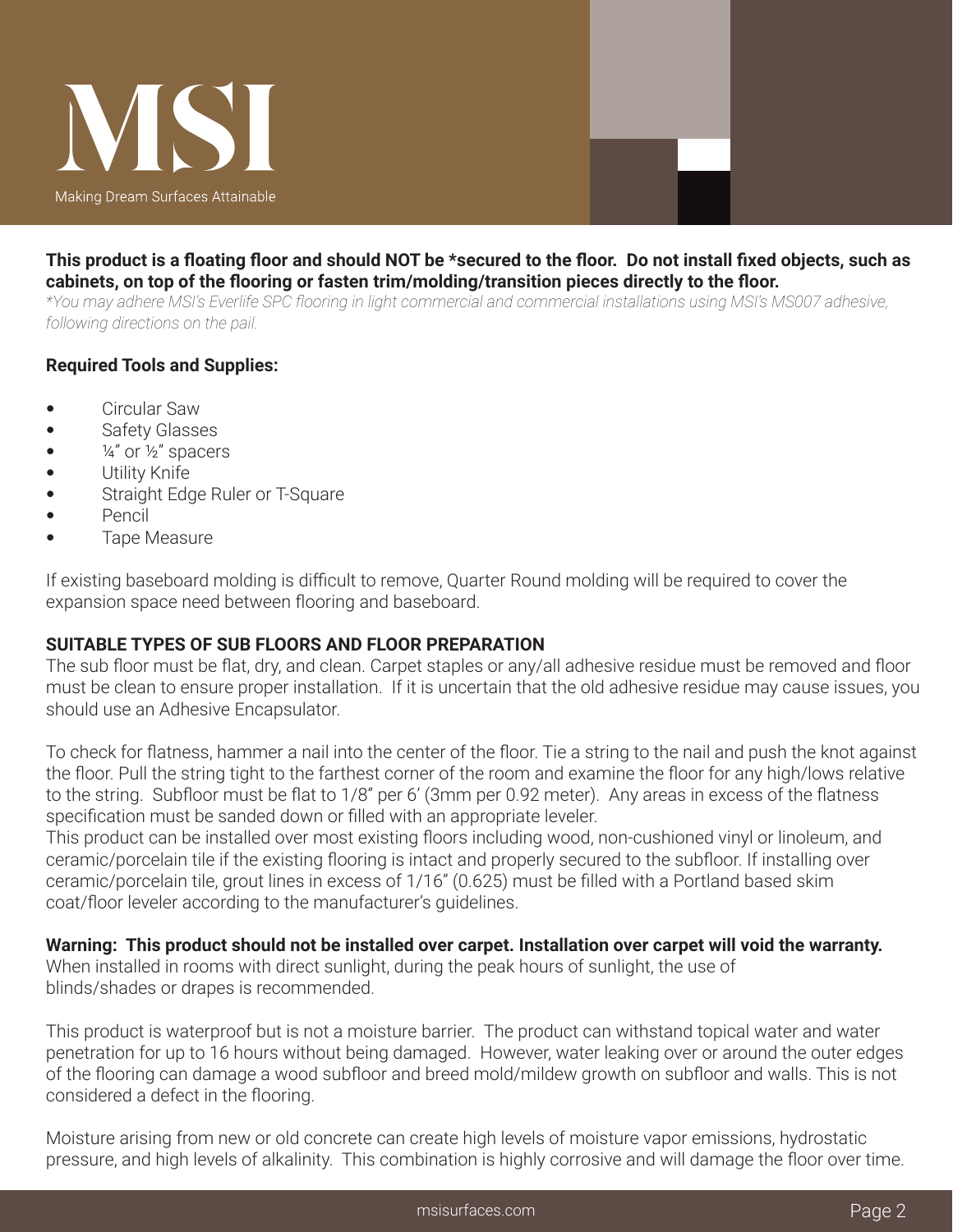

To avoid this problem, ensure that concrete subfloors are constructed according to the American Concrete I nstitution's guidelines (ACI's 302.2 Guide). To check current conditions, a calcium chloride test (ASTM F1869) and a RH test using in situ Probes (ASTM F2170) is necessary. If the level of vapor emissions / hydrostatic pressure exceeds 6lbs and /or 90% RH, a moisture barrier must be installed over the concrete or you must use multi-use LVT adhesive for the install.

# **Note: New concrete needs to cure for at least 60 days before installing flooring materials.**

If considering Radiant heat, only Hydronic radiant heat can be used. The heating components must have a minimum of 3/8" separation from the product. System must be operational for a minimum of two weeks prior to installation. Five days prior to installation, the temperature should be reduced to  $65^{\circ}$  F (18 $^{\circ}$ C). After installation, the temperature can be raised gradually ( $5^{\circ}$  F per hour) to a maximum operation temperature of 85 $^{\circ}$  F (29 $^{\circ}$ C). An in-floor thermostat is recommended to avoid overheating. A transition strip must be used for any installation longer than 40 linear feet and/or wider than 30 linear feet. It is also suggested to use T-Molding in doorways.

# **Installation**

Remove the tongue (on the long side) from the first row of planks. This will ensure that the decorative surface of the flooring is under the finished trim when installed. Use a utility knife to score through the tongue several times until it easily snaps off (Figure A).

# Note: The first row of planks may need to be trimmed lengthwise for a better fit at the end of the installation. Measure the room and divide by the width of the plank. If there is a remainder of less than 2", the first row **will need to be trimmed by that amount.**

- Starting in the left hand corner, place the first plank with its trimmed side towards the wall. Use spacers along each wall to maintain an expansion gap of 1/4" (7-8mm) between the wall and the flooring (Figure B).
- Attach the ends of the 1st plank and the second plank by lifting the 2nd plank and inserting the tongue on the short side into the groove of the first plank and lowering it into place. Line up edges and corners care fully (Figure C).
- Continue along the wall until you reach the last full plank, connecting each plank in manner described above. To fit the last plank, turn plank over (face down). Place the plank in the corner so the tongue on the short end touches the adjacent wall. Measure overlap between the installed plank and the last plank (Figure D1 & D2).
- Using a sharp utility knife and a straight edge, score a line on the top surface of the plank. The plank should split on the score line with little effort. Use saw to cut plank to size. The plank should split on the score line with little effort. Use saw to cut plank to size.

## Note: the end pieces must be longer than 8". This may require cutting a plank to start a row depending on the **size of the room.**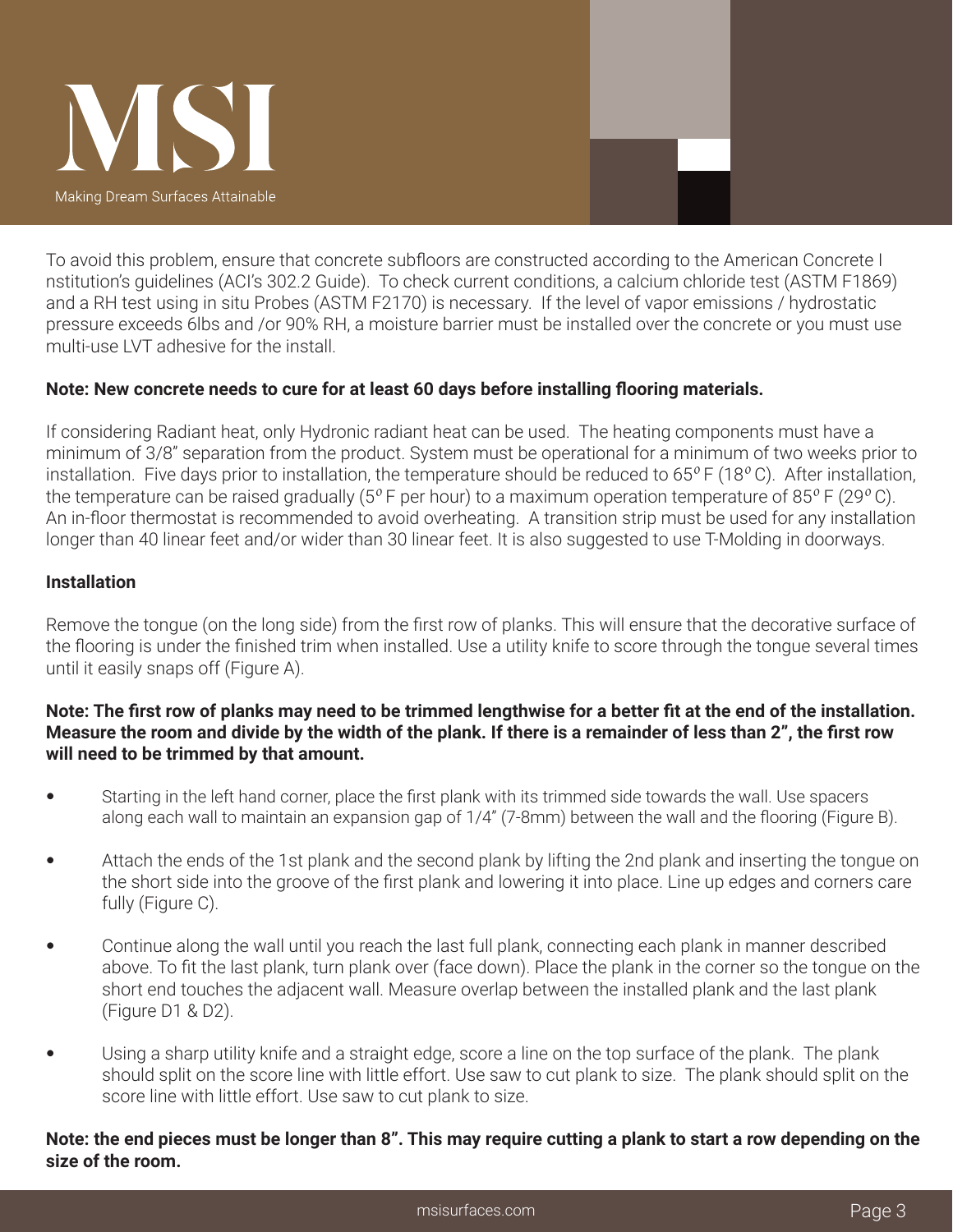

Begin the next row with the cut off piece from the previous row to create the necessary stagger pattern. This piece should be a minimum of 8" (20cm) long and the joint offset from the previous row should be at least 10" (26cm) apart. To attach, tilt the plank you are installing slightly upwards (about 15-25º), insert its tongue into the previous row's groove and lower it into place. The plank will click into place with light pressure (Figure E).

Install the second plank in the second row by inserting the short end tongue into the previously installed plank's groove. Align the plank so that the long side tongue tip is positioned just over the groove lip of the plank in the first row (Figure F). Working from the end seam, at a low angle, insert the long tongue into the groove of the adjoining plank. Very little force is required to fit the tongue into the groove. You should be able to feel the tongue lock into the groove (Figure G). Continue locking each piece into place, short side first and then long side.

To fit the last row, lay a plank on top of the previous row. With the plank against the wall, mark a line down the length of the plank and cut the planks accordingly (Figure H).

Door Frames and heating vents also require expansion room. Cut the planks to the correct length. Place the cut plank next to its actual position, use a ruler to measure the areas to be cut out and mark them. Cut out the marked points allowing the necessary expansion distance on each side. T-molding is suggested in all doorways.

You can trim doorframes by turning a panel upside down to use as a height guide. Using a handsaw, cut door frames to the necessary height so that planks slide easily under them.

To finish the perimeter of the room, install quarter round molding using finishing nails. Nail quarter round directly into the baseboard not the flooring.

### **Maintenance, Tips, and Warnings MAINTENANCE:**

Dust-mop or broom can be used for daily maintenance. When necessary, clean with a MOIST cloth or mop and a neutral PH cleaner – heavy use of detergent cleaners will leave a residue and, over time, lead to a cloudy film.

**NEVER USE** floor polish or floor cleaning wax, oil soaps, etc. These products can damage and/or leave a film on the flooring. This is not a defect in the floor.

# **TIPS:**

- Always use felt tip protectors on all furniture legs/feet
- Entryway/walk off mats are recommended; **Warning:** Never use rubber protective mats. Area rugs are recommended
- Keep pet nails trimmed
- Sharp shoe-heels (e.g. high-heels) may dent the floors
- Never slide furniture across a floor without pads
- Keep floors clean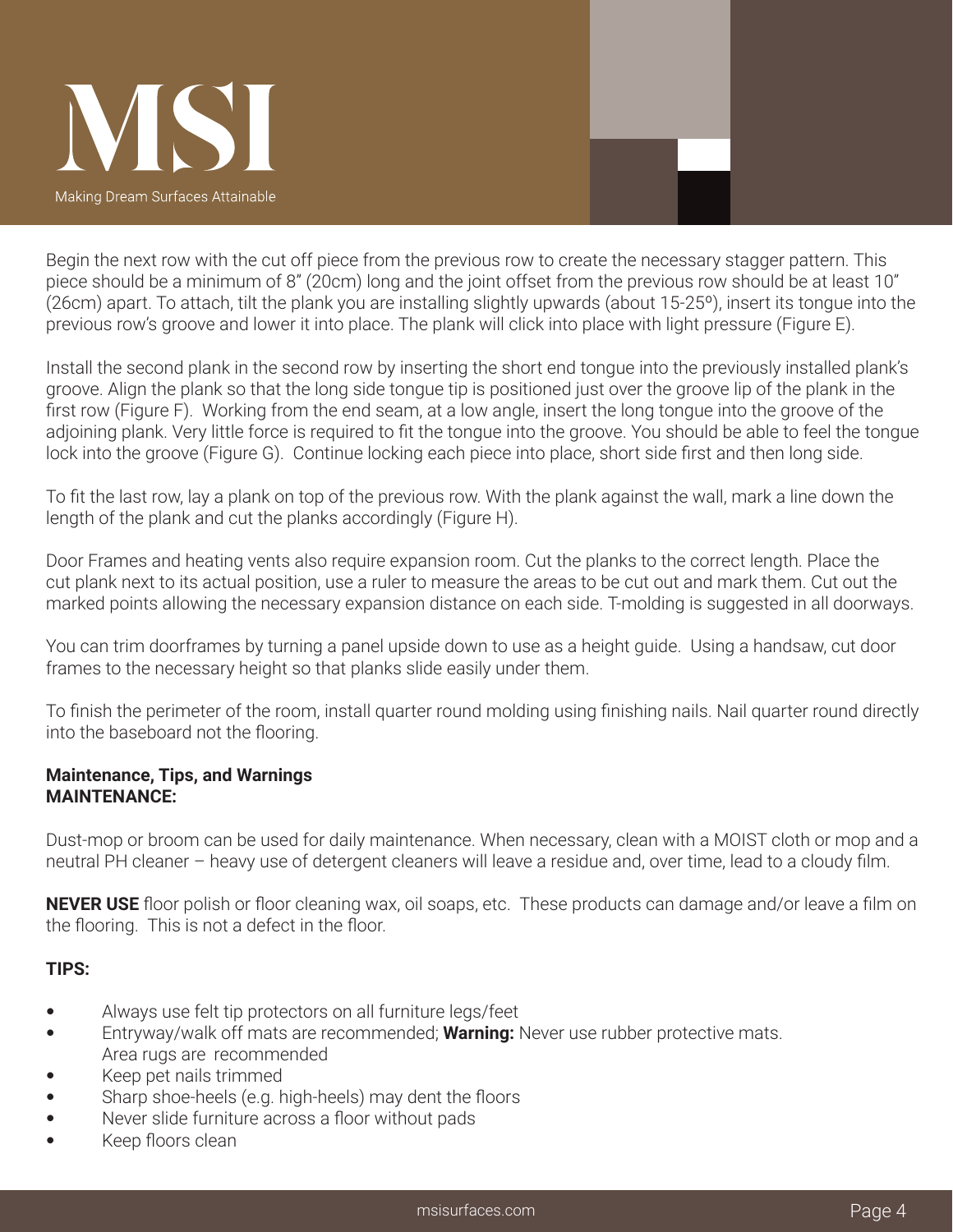

### **WARRANTIES:**

**Joint Integrity:** During the period of the warranty the Unilin locking system will not fail when properly installed and maintained according to manufacturer's instructions. Installed flooring must remain climate controlled with the temperature between 55-95° F (12-53°C) for the life of the product, with the above listed exceptions.

Note - The suggestions mentioned above are for general practice. In case of a particular project, it is recommended that a professional installer/fabricator/restorer is consulted. It is also recommend that cleaning solutions are tried in an isolated area to check for desired results. MSI disclaims any liability towards the use of any care & maintenance products.

**Manufacturing Defect:** During the period of the warranty, this product will be free from manufacturing defects.

**Water Proof:** During the period of the warranty, this product is 100% waterproof and the structural integrity of the floor will not be diminished by exposure to water.

**Wear Resistance:** During the period of the warranty, this product's wear layer will not wear through to the decorative layer under normal use. Excessive wear due to improper maintenance or care is not a defect in the wear layer or product.

### **What is NOT Covered by this Warranty (item list is not exhaustive)**

Improper Installation: Material installed that is not installed in accordance with Installation Instructions is not a manufacturing related defect. Installer workmanship is not warranted.

Labor cost to repair or replace material installed with visible imperfections level.

Improper maintenance, which results in loss of gloss.

- Damage resulting from use of strong detergents, chemicals, paints, dyes, mats, fertilizers, or other similar materials.
- Damage caused by moving appliances or heavy furniture without protecting the floor. (Always protect floor by using protective covering when moving heavy objects.
- Damage or scratches resulting from accidents, casualty events, abuse or improper usage (including damage from pet claws, teeth, urine etc..). Accidents, abuse and improper usage are defined as, but are not limited to damage caused by: casters on furniture, rotating beater bars on vacuum cleaners, burns, cuts, impact from heavy and sharp objects, narrow or spike heels, cleats, etc., as well as, damage resulting from unprotected furniture legs.
- Damage caused by leaks from appliances or plumbing.
- Construction damage after installation.
- Installation-related errors or damage including improper conditioning of jobsite and flooring materials.
- Fading, discoloration, or other damage due to excessive temperatures or sunlight. Radiant heat must not exceed 85 ° F (29°C) and be approved by the manufacturer for the use of their product with resilient vinyl flooring applications.
- Problems or damage due to excessive moisture or hydrostatic pressure from the sub-floor.